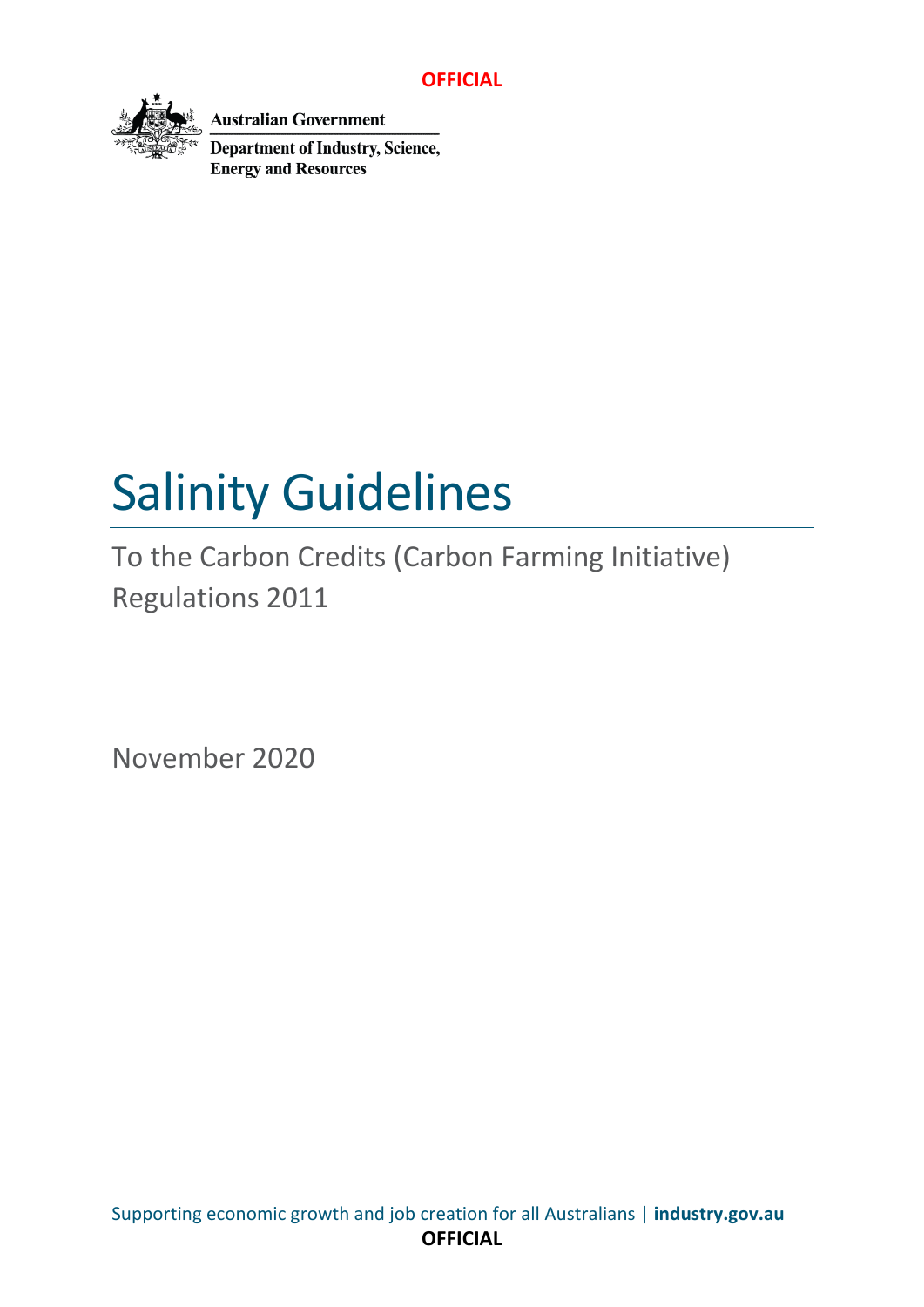# <span id="page-1-0"></span>Copyright

#### **© Commonwealth of Australia 2020**

#### **Ownership of intellectual property rights**

Unless otherwise noted, copyright (and any other intellectual property rights, if any) in this publication is owned by the Commonwealth of Australia.

#### **Creative Commons licence**



#### **Attribution**

#### **CC BY**

All material in this publication is licensed under a Creative Commons Attribution 4.0 International Licence, save for content supplied by third parties, logos, any material protected by trademark or otherwise noted in this publication, and the Commonwealth Coat of Arms.

Creative Commons Attribution 4.0 International Licence is a standard form licence agreement that allows you to copy, distribute, transmit and adapt this publication provided you attribute the work. A summary of the licence terms is available from<https://creativecommons.org/licenses/by/4.0/>

The full licence terms are available from<https://creativecommons.org/licenses/by/4.0/legalcode>

Content contained herein should be attributed as *Salinity Guidelines, Australian Government Department of Industry, Science, Energy and Resources*.

### <span id="page-1-1"></span>Disclaimer

The Australian Government as represented by the Department of Industry, Science, Energy and Resources has exercised due care and skill in the preparation and compilation of the information and data in this publication. Notwithstanding, the Commonwealth of Australia, its officers, employees, or agents disclaim any liability, including liability for negligence, loss howsoever caused, damage, injury, expense or cost incurred by any person as a result of accessing, using or relying upon any of the information or data in this publication to the maximum extent permitted by law. No representation expressed or implied is made as to the currency, accuracy, reliability or completeness of the information contained in this publication. The reader should rely on their own inquiries to independently confirm the information and comment on which they intend to act. This publication does not indicate commitment by the Australian Government to a particular course of action.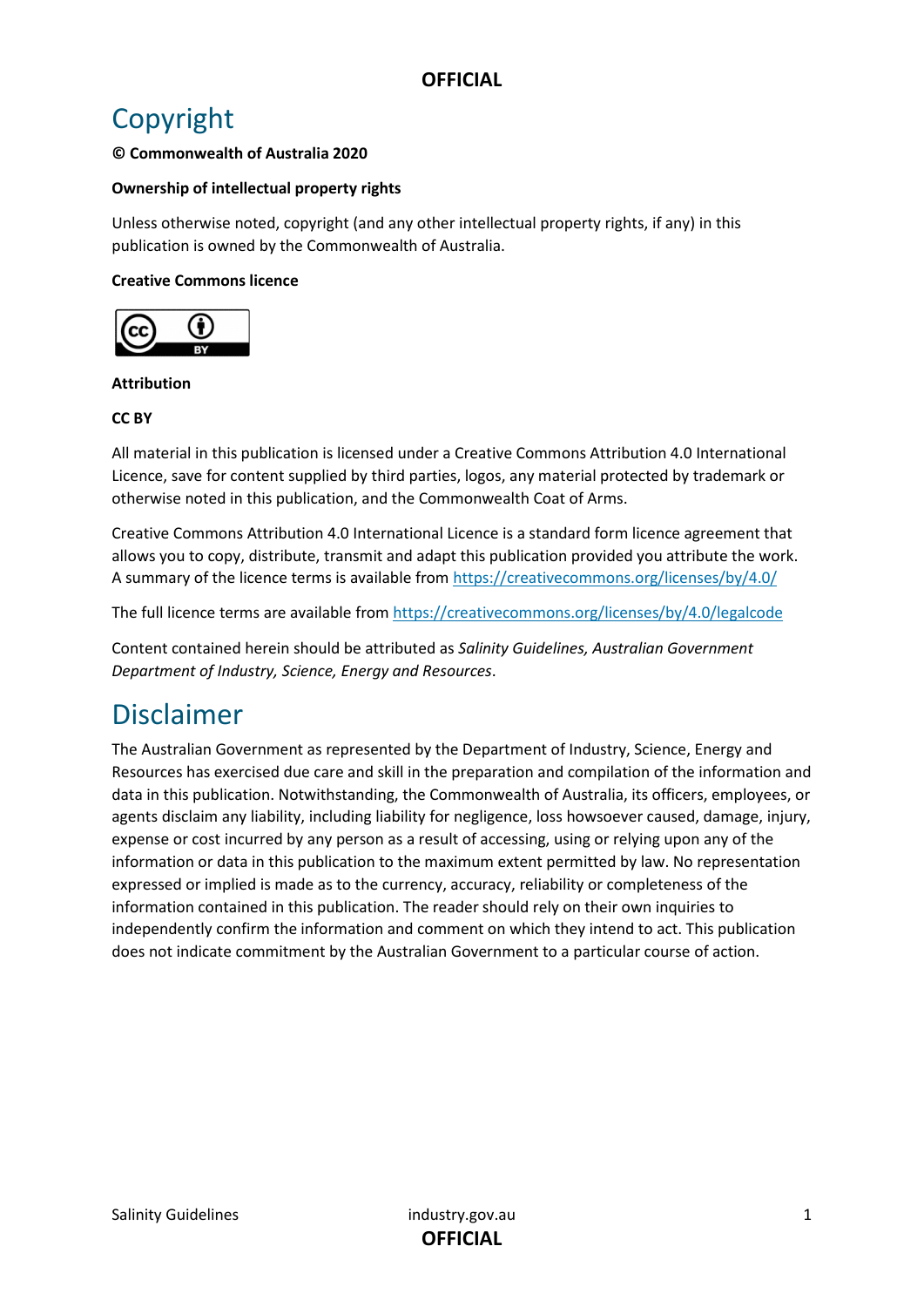#### **OFFICIAL**

# <span id="page-2-0"></span>**Contents**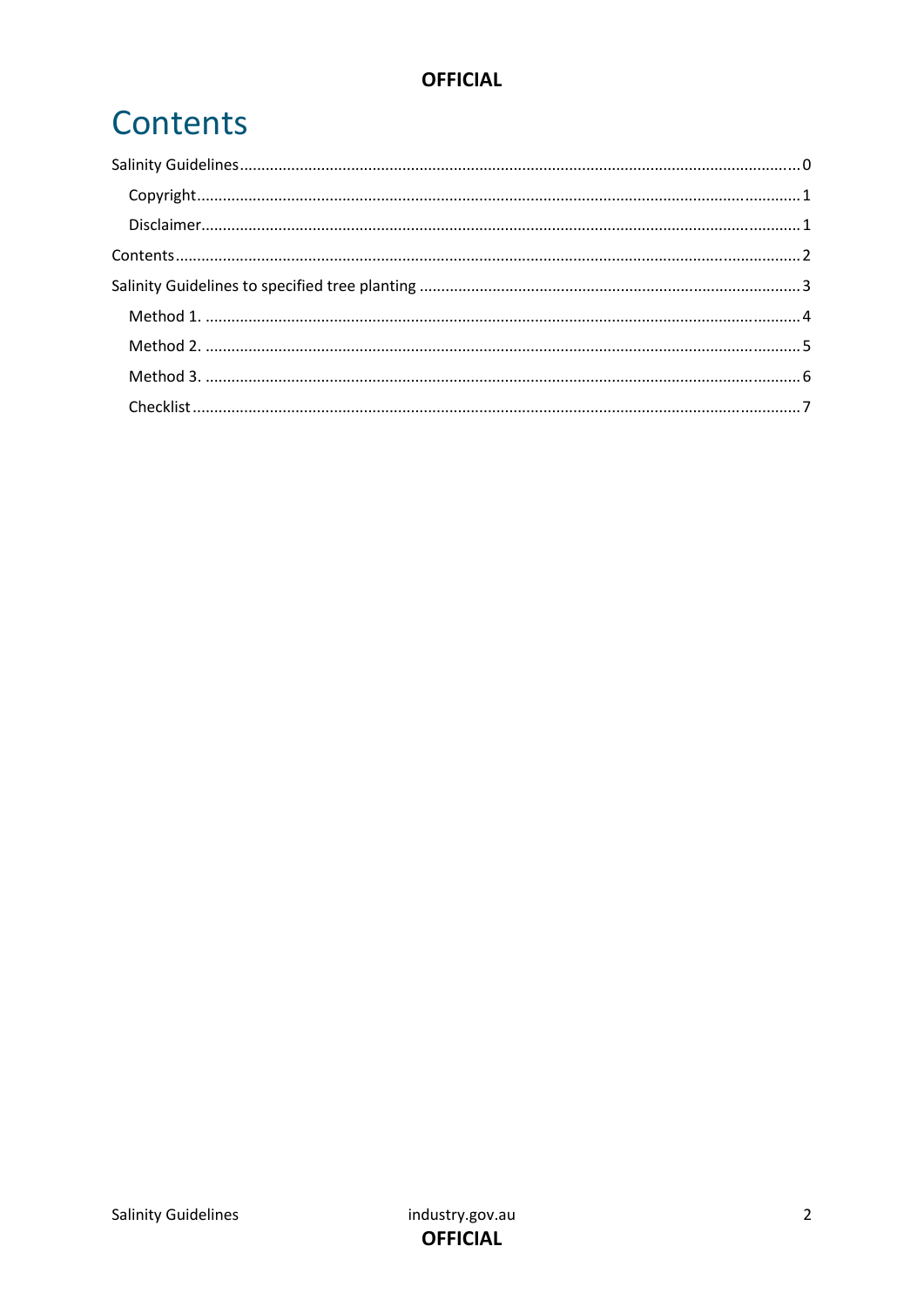#### **OFFICIAL**

# <span id="page-3-0"></span>Salinity Guidelines to specified tree planting

The *Carbon Credits (Carbon Farming Initiative) Regulations 2011* (Regulations) provide for the Australian Government to issue Salinity Guidelines to assist Emissions Reduction Fund (ERF) project proponents determine whether specified tree planting is an excluded offsets project under subsection 56(1) of the *Carbon Credits (Carbon Farming Initiative) Act 2011*.

Specified tree planting is defined by the Regulations to mean the planting of trees in an area that, according to the CFI rainfall map, receives more than 600mm long-term average annual rainfall. The CFI rainfall map is available at [https://data.gov.au/data/dataset/emissions-reduction-fund](https://data.gov.au/data/dataset/emissions-reduction-fund-environmental-data)[environmental-data.](https://data.gov.au/data/dataset/emissions-reduction-fund-environmental-data)

Specified tree planting projects may be eligible under conditions designed to help manage the effects of commercial tree plantings on water availability. Conditions are outlined in the Regulations.

One of the conditions where a specified tree planting is not an excluded offsets project is if the project proponent can demonstrate the planting contributes to the mitigation of dryland salinity in accordance with one of the methods in these Salinity Guidelines – subregulation 3.37(3). These methods differ in the type of evidence that is required to demonstrate compliance.

- **Method 1** requires a current regional Natural Resource Management (NRM) plan, or subsidiary plan, as the form of evidence. Where the relevant regional NRM plan has the necessary information available, this method will be the most straightforward to use.
- **Method 2** requires salinity risk maps and other supporting information as evidence. This method will be most relevant where the regional NRM plan does not contain the necessary information, but where this information is in other mapping products that have been endorsed by jurisdictions and NRM organisations.
- **Method 3** requires measurement or monitoring information from the project area/s. It is expected that this method would be used where there is no existing information available to demonstrate that the planting of trees would mitigate dryland salinity in the project area/s.

Each of the methods requires either the project proponent (supported by an audit) or the Chief Executive Officer (CEO) of the relevant regional NRM organisation to confirm that the geographic location of the planting, in relation to the local topography, will contribute to the mitigation of dryland salinity; i.e. the project area/s need to be affected by dryland salinity, or hydrologically connected to an area affected by dryland salinity, and the tree planting needs to be under circumstances that would help to mitigate this dryland salinity.

There is a checklist at the end of these guidelines that lists the documents that a project proponent will need to submit with their application for declaration of an eligible offsets project (Project Application) to demonstrate adherence to these guidelines.

Dryland salinity typically occurs in areas that receive between 600-800mm long-term average annual rainfall. Project proponents and CEOs of regional NRM organisations should consider carefully whether the planting of trees in areas outside of this rainfall band would mitigate dryland salinity.

Links to the individual NRM organisations are provided through the Australian Government website [nrm.gov.au.](http://www.nrm.gov.au/)

Further information on the ERF and the Regulations is available on [cleanenergyregulator.gov.au/ERF/](http://www.cleanenergyregulator.gov.au/ERF/) and [industry.gov.au/funding-and-incentives/emissions-reduction](https://www.industry.gov.au/funding-and-incentives/emissions-reduction-fund)[fund.](https://www.industry.gov.au/funding-and-incentives/emissions-reduction-fund)

Salinity Guidelines and the state of the industry.gov.au 3 and 3 and 3 3 and 3 and 3 and 3 and 3 and 3 and 3 and 3 and 3 and 3 and 3 and 3 and 3 and 3 and 3 and 3 and 3 and 3 and 3 and 3 and 3 and 3 and 3 and 3 and 3 and 3

**OFFICIAL**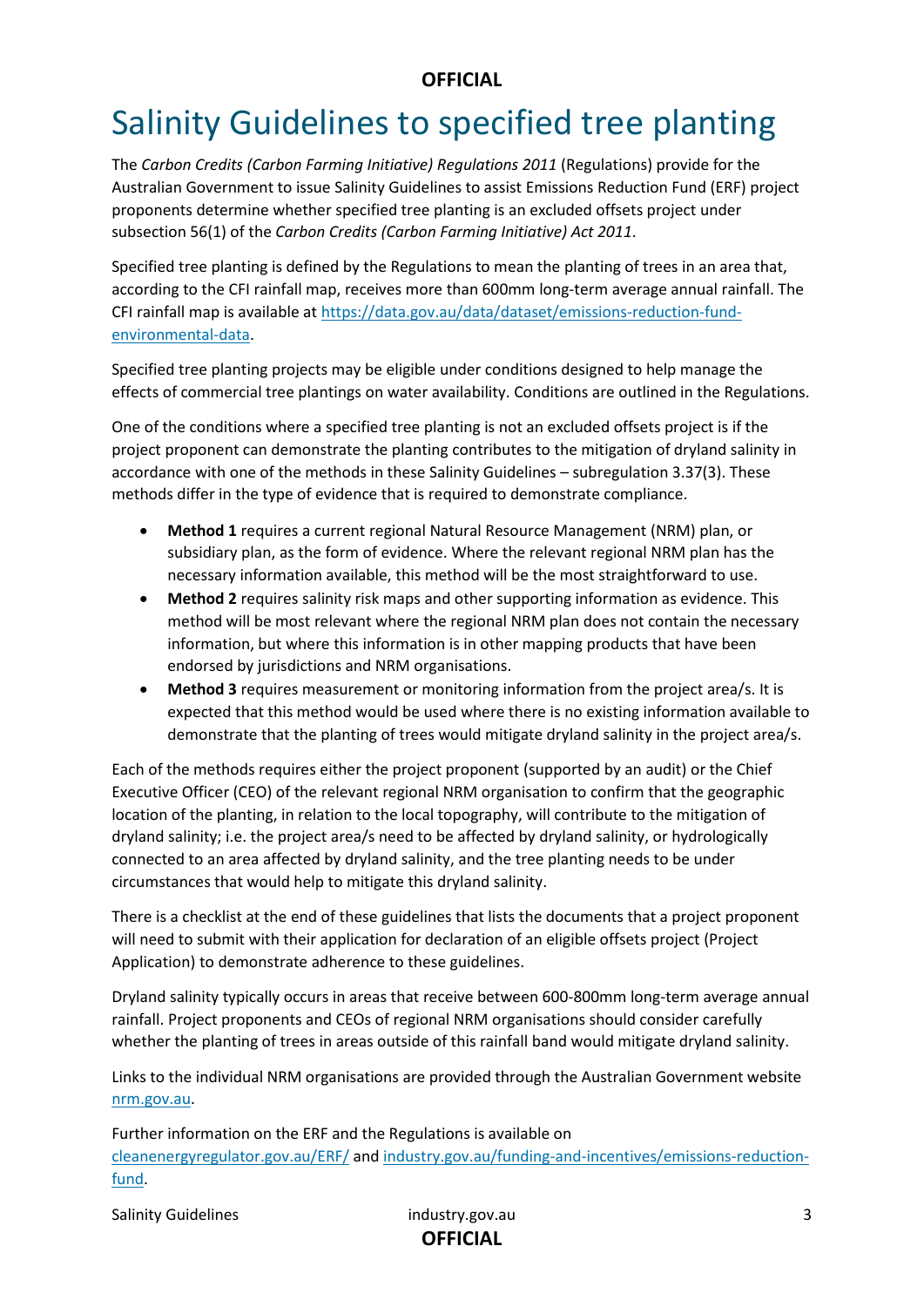# <span id="page-4-0"></span>Method 1

**Demonstrate that the planting of trees in the project area/s can be identified in a current regional NRM plan, or any subsidiary plan by a regional NRM organisation, as contributing to the mitigation of dryland salinity.** 

Compliance with these guidelines may be achieved by the project proponent providing as an attachment to their Project Application a letter confirming that both the geographic location of the project area/s and the position of the planting in relation to the local topography will contribute to the mitigation of dryland salinity in a manner that is consistent with the regional NRM plan or subsidiary plan by the regional NRM organisation. The plan must be current at the time of project commencement.

The NRM plan must show that the project area/s is affected by dryland salinity or is hydrologically connected to an area affected by dryland salinity and should describe the type of topography which would mitigate dryland salinity when planted with trees. Supporting information may also be used to show that the topography is consistent with mitigating dryland salinity.

The letter must reference the plan and parts of the plan used to demonstrate adherence to this method.

#### Option 1

- The letter is a signed letter from the CEO of the relevant regional NRM organisation.
- Any supporting information may be provided in a short report attached to the letter.

#### Option 2

- The letter is a signed letter from the project proponent.
- Any supporting information may be provided in a short report attached to the letter.
- Information in the letter and any supporting report must be verified by a Registered Greenhouse and Energy Auditor with relevant qualifications in one or more of the following: soil science; hydrology; or hydrogeology. This audit report will also need to be attached to the Project Application. Information on auditors is available on the Clean Energy Regulator's websit[e cleanenergyregulator.gov.au.](http://www.cleanenergyregulator.gov.au/Infohub/Audits/register-of-auditors) Responsibility for the cost of the audit lies with the project proponent.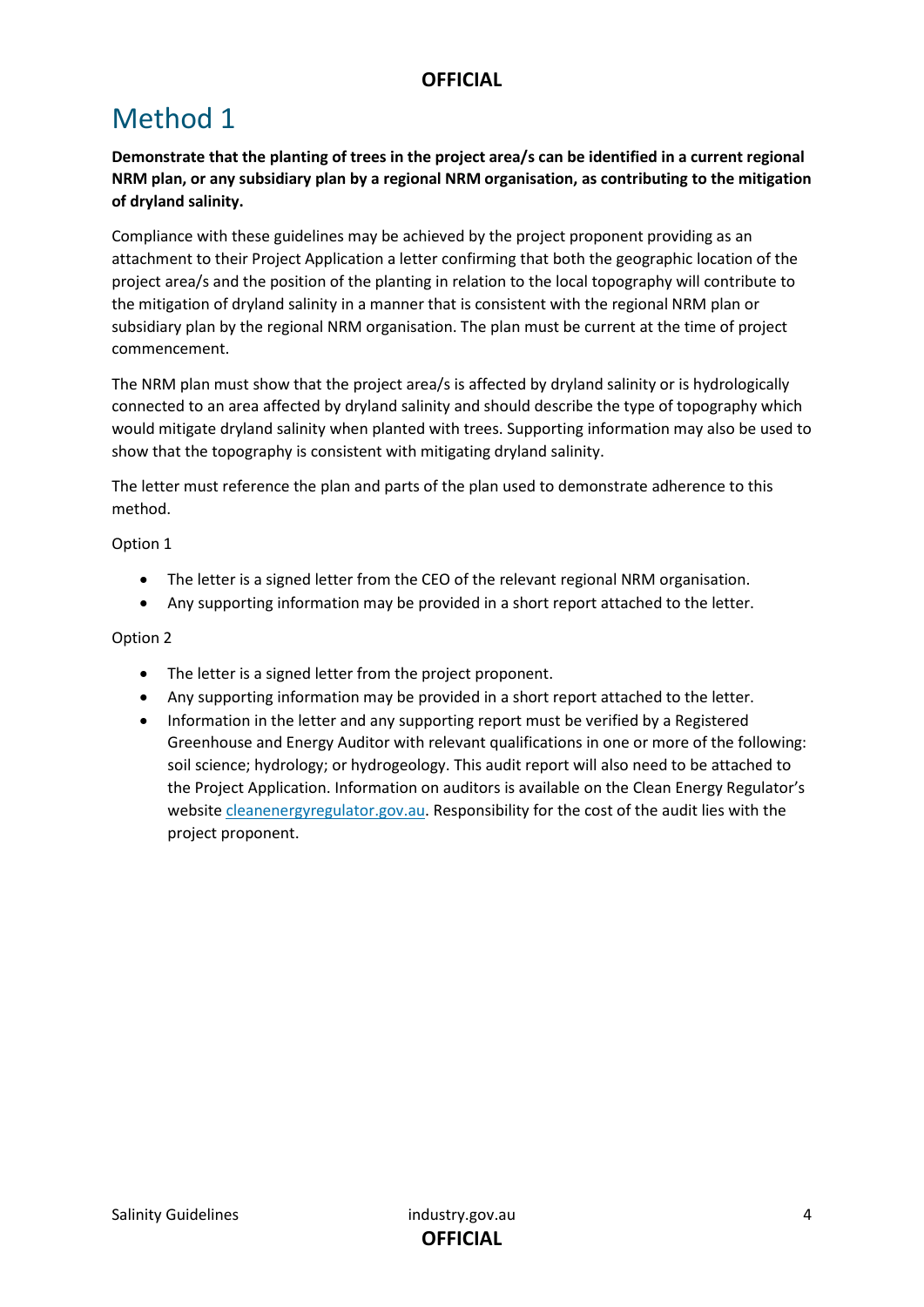# <span id="page-5-0"></span>Method 2

**Demonstrate that the planting of trees in the project area/s can be identified as contributing to the mitigation of dryland salinity with reference to jurisdictional or NRM organisation endorsed salinity risk mapping products and other supporting information.** 

Compliance with these guidelines may be achieved by the project proponent providing as an attachment to their Project Application a letter confirming that both the geographic location of the project area/s and the position of the planting in relation to the local topography will contribute to the mitigation of dryland salinity as identified by at least one of the mapping products described below and any supporting information.

A groundwater salinity map identifying the project area/s as occurring either on a saline groundwater table or hydrologically connected to a saline groundwater table; or

A groundwater flow system map identifying the project area/s as occurring either in a groundwater flow system with a medium to high salinity risk or hydrologically connected to a groundwater flow system with a medium to high salinity risk; or

An endorsed salinity risk mapping product identifying the project area/s as occurring either in a region with a medium to high salinity risk or hydrologically connected to a region with a medium to high salinity risk.

The map/s used to demonstrate adherence to these guidelines must be referenced in the letter and must be based on the best available data for the area. The map must be endorsed by the relevant jurisdiction or NRM organisation. Any associated metadata for the map should be available for auditing purposes if required.

Other information (eg. technical reports) may be needed to support the mapping products. This information should also be referenced in the letter or provided in a report attached to the letter.

Option 1

- The letter is a signed letter from the CEO of the relevant regional NRM organisation.
- Any supporting information may be provided in a short report attached to the letter.

Option 2

- The letter is a signed letter from the project proponent.
- Any supporting information may be provided in a short report attached to the letter.
- Information in the letter and any supporting report must be verified by a Registered Greenhouse and Energy Auditor with relevant qualifications in one or more of the following: soil science; hydrology; or hydrogeology. This audit report will also need to be attached to the Project Application. Information on auditors is available on the Clean Energy Regulator's websit[e cleanenergyregulator.gov.au.](http://www.cleanenergyregulator.gov.au/Infohub/Audits/register-of-auditors) Responsibility for the cost of the audit lies with the project proponent.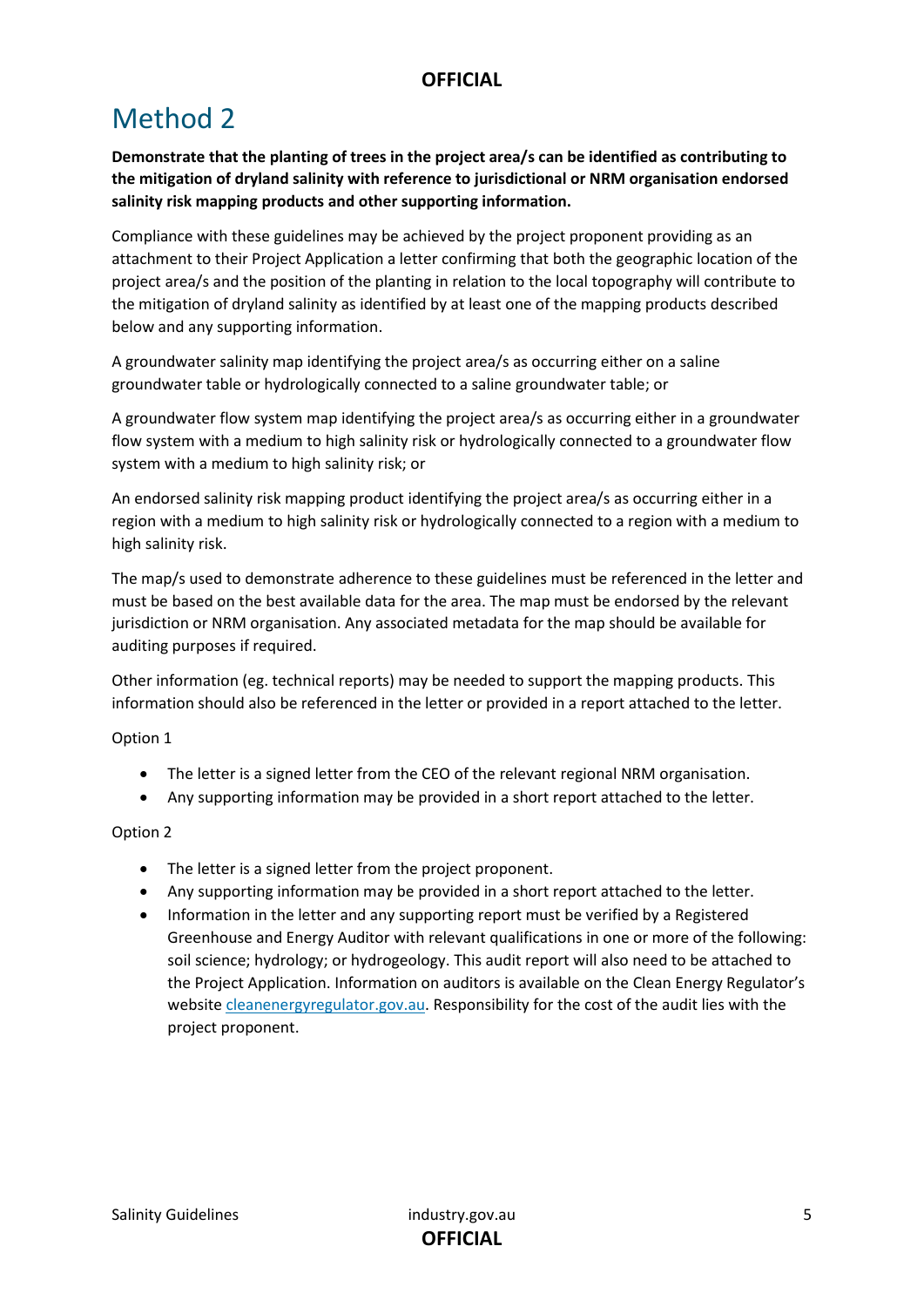# <span id="page-6-0"></span>Method 3

#### **Demonstrate that the planting of trees in the project area/s can be identified as contributing to the mitigation of dryland salinity with supporting evidence.**

Compliance with these guidelines may be achieved by the project proponent providing as an attachment to their Project Application a letter confirming that both the geographic location of the project area/s and the position of the planting in relation to the local topography will contribute to the mitigation of dryland salinity as supported by appropriate measurement and/or monitoring information collected from the site.

This measurement and/or monitoring information must be referenced in the letter and must be retained by the project proponent and made available for auditing purposes if required.

Other information (eg. technical reports) may be needed to support the measurement and/or monitoring data. This information should also be referenced in the letter or provided in a report attached to the letter.

Option 1

- The letter is a signed letter from the CEO of the relevant regional NRM organisation.
- Any supporting information may be provided in a short report attached to the letter.

#### Option 2

- The letter is a signed letter from the project proponent.
- Any supporting information may be provided in a short report attached to the letter.
- Project proponents who choose this option will need to have the information in the letter and any supporting report verified by a Registered Greenhouse and Energy Auditor with relevant qualifications in one or more of the following: soil science; hydrology; or hydrogeology. This audit report will also need to be attached to the Project Application. Information on auditors is available on the Clean Energy Regulator's website [cleanenergyregulator.gov.au.](http://www.cleanenergyregulator.gov.au/Infohub/Audits/register-of-auditors) Responsibility for the cost of the audit lies with the project proponent.